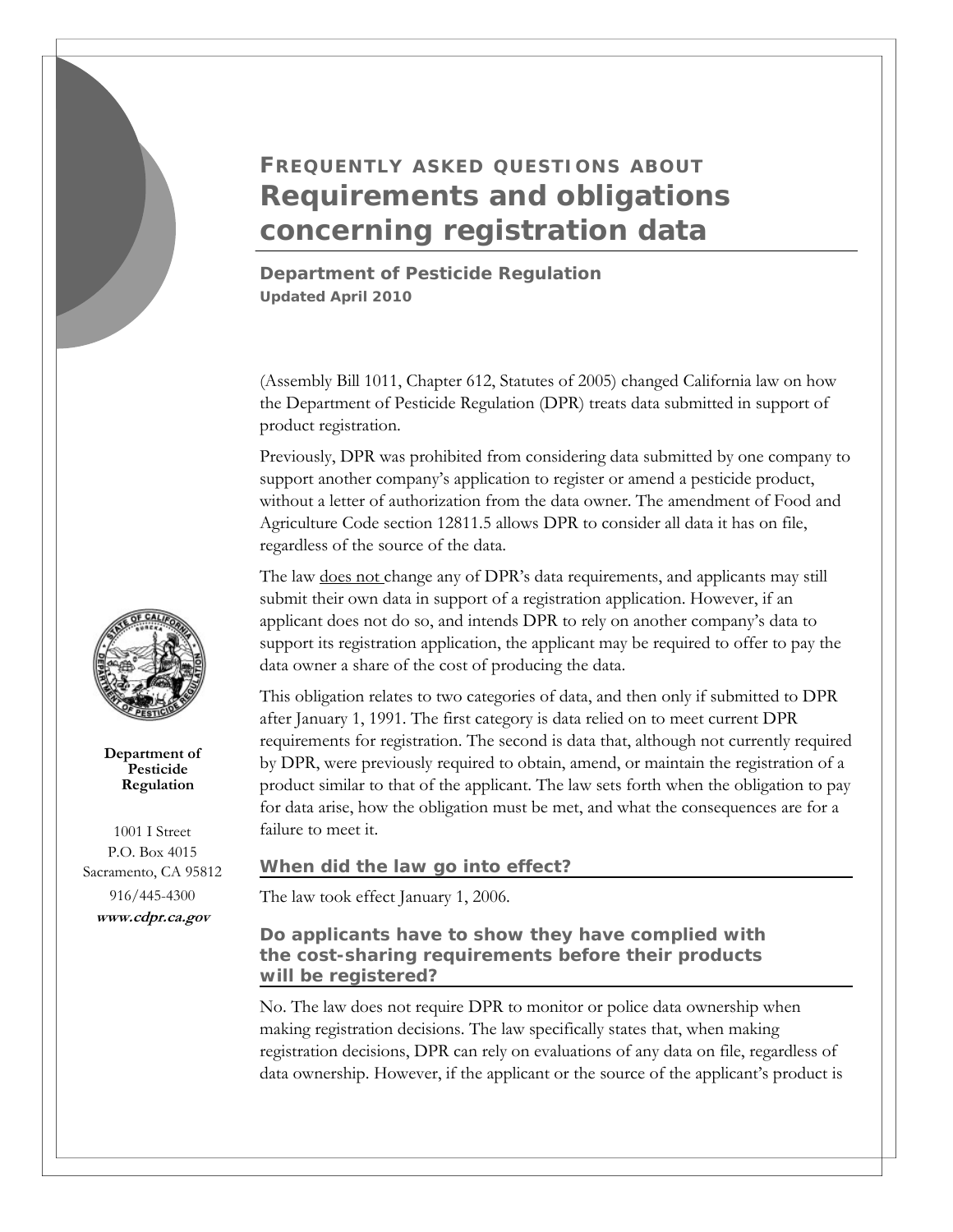required to make an offer to pay a data owner, this offer must be made by the date an application is submitted to DPR.

## **What happens if the applicant did not make an offer to pay as required under the law?**

If the applicant did not make a required offer to pay, DPR will cancel the registration of the applicant's product. However, DPR has no obligation to verify compliance during the registration process or at any time. The data owner is responsible for notifying the applicant and DPR that an applicant did not make the required offer to pay. If the applicant fails to promptly make an offer to pay or contests the obligation, the data owner and the applicant have 30 days to submit written evidence to DPR supporting their respective positions. DPR, in turn, has 60 days to issue a written finding. If DPR agrees with the data owner, the registration will be cancelled.

**Is there any limit on the time the data owner has to notify an applicant of its claim?** 

Yes. The data owner must notify the applicant of its claim within one year after DPR registers the applicant's product. After a year, the data owner loses its right to make a claim.

## **What can the data owner or applicant do if it disagrees with DPR's determination regarding an offer to pay?**

Either party can appeal the determination to the Superior Court. However, to reverse a determination, the appealing party must show that DPR abused its discretion in making the determination.

## **Without seeking a determination from DPR, is there any way a data owner can force cancellation of the applicant's product for failure to make an offer to pay?**

The data owner can chose to bring an action directly in court.

## **Does an applicant have to offer to pay for all data submitted by a data owner for a product?**

No. It depends on why the owner's data is on file with DPR. An offer to pay is not required unless DPR required the data to obtain, amend, or maintain the data owner's product registration. Further, with data that met a previous DPR data requirement, the data owner must be able to show that its data was submitted in response to a specific, documented DPR requirement to obtain, amend or maintain registration of a product substantially similar to the applicant's product.

## **When does an applicant need to make an offer to pay a data owner?**

By the date the application is submitted to DPR. If the applicant has not made an offer because information necessary to identify the obligation and the data owner

**Whether an applicant has to offer to pay for data depends on why the data is on file with DPR, and when it was submitted.**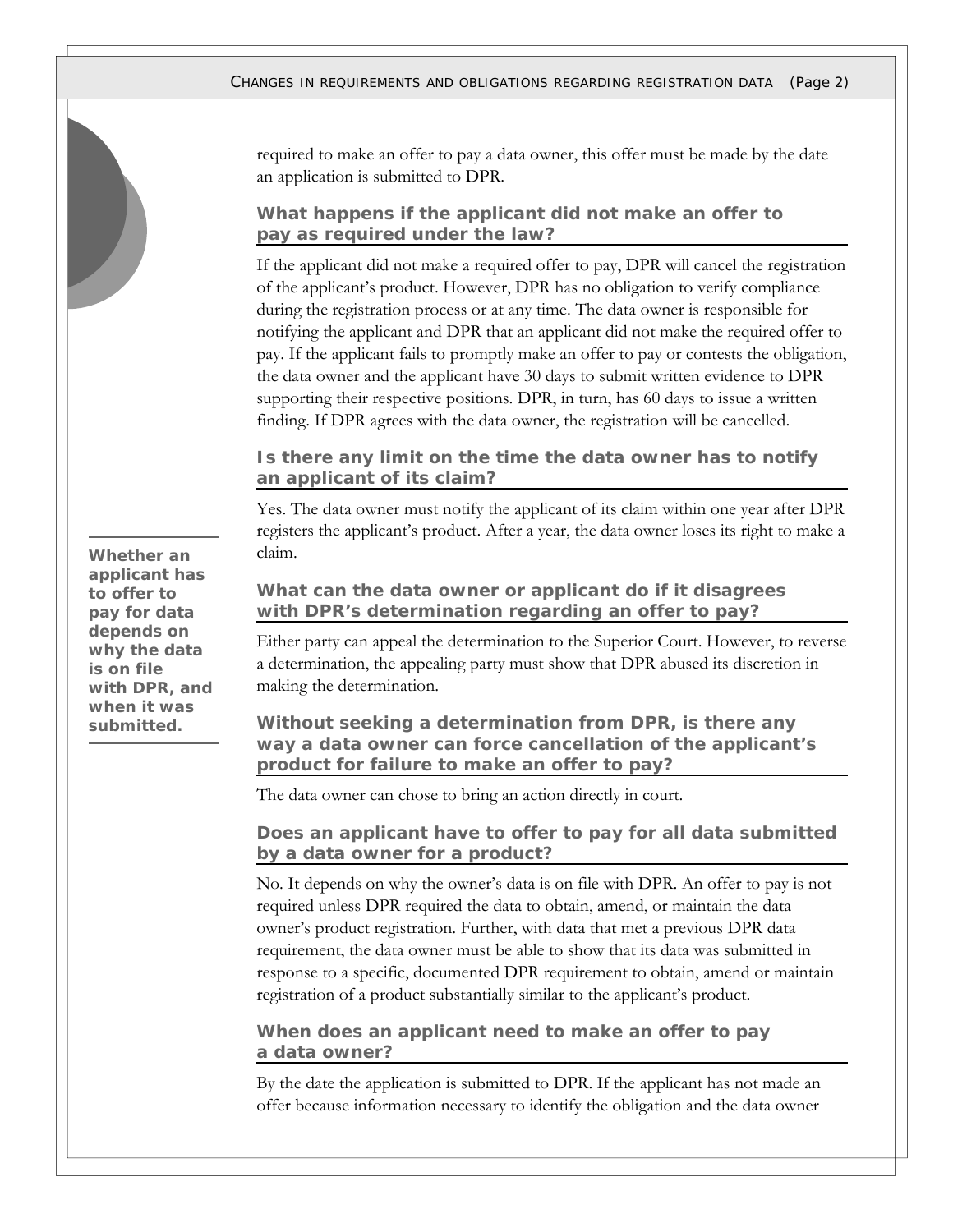#### CHANGES IN REQUIREMENTS AND OBLIGATIONS REGARDING REGISTRATION DATA *(Page 3)*

was not readily available, the applicant must promptly make the offer to pay on receiving the data owner's claim. If the applicant refuses to make an offer to pay and the data owner proves to DPR that the obligation exists by following the process outlined by the statute and regulation, DPR will cancel the registration of the applicant's product.

## **Does the applicant always have to make an offer to pay for data previously submitted to meet a data requirement of a similar product?**

No. The applicant does not need to offer to pay (1) if the applicant submits its own data to satisfy the requirement; (2) has written permission from a data owner to rely on its data; or (3) gets its product from a source that has satisfied the obligations of the statute regarding data. That is, the source has submitted its own data, has written permission from the data owner, or made an offer to pay.

#### **Are there other situations that release the applicant from an obligation to offer to pay for data?**

Yes. Periods of data protection vary, depending on when data was submitted to DPR and why it was submitted. Also, there may be no obligation to offer to pay if the data owner and applicant reached an agreement concerning data when the applicant applied for federal registration.

#### **How long is data protected?**

- There is no obligation to make an offer to pay for data submitted to DPR **before** January 1, 1991.
- If data was submitted to DPR after January 1, 1991, and before August 2, 2005, **and** it was in support of the first registration of a product containing a new active ingredient, it is protected for 17 years from the date it was submitted to the U.S. Environmental Protection Agency (U.S. EPA), not DPR.
- Data submitted to DPR **after** August 1, 2005 is protected for 15 years.
- Data that was not submitted to support the first registration of a product containing a new active ingredient is protected for 15 years.

The reason for different periods of protection is that DPR generally did not accept applications for registration of new products until after they were registered with U.S. EPA. (This has since changed, and DPR is now accepting concurrent applications for registration of new products containing a new active ingredient.)

Giving longer protection to data first submitted to U.S. EPA recognizes that, until recently, most data owners had to wait up to two years between their application to U.S. EPA and subsequent federal registration before they could submit an application and accompanying data to DPR.

**There is no obligation to offer to pay for data submitted to DPR before January 1, 1991.**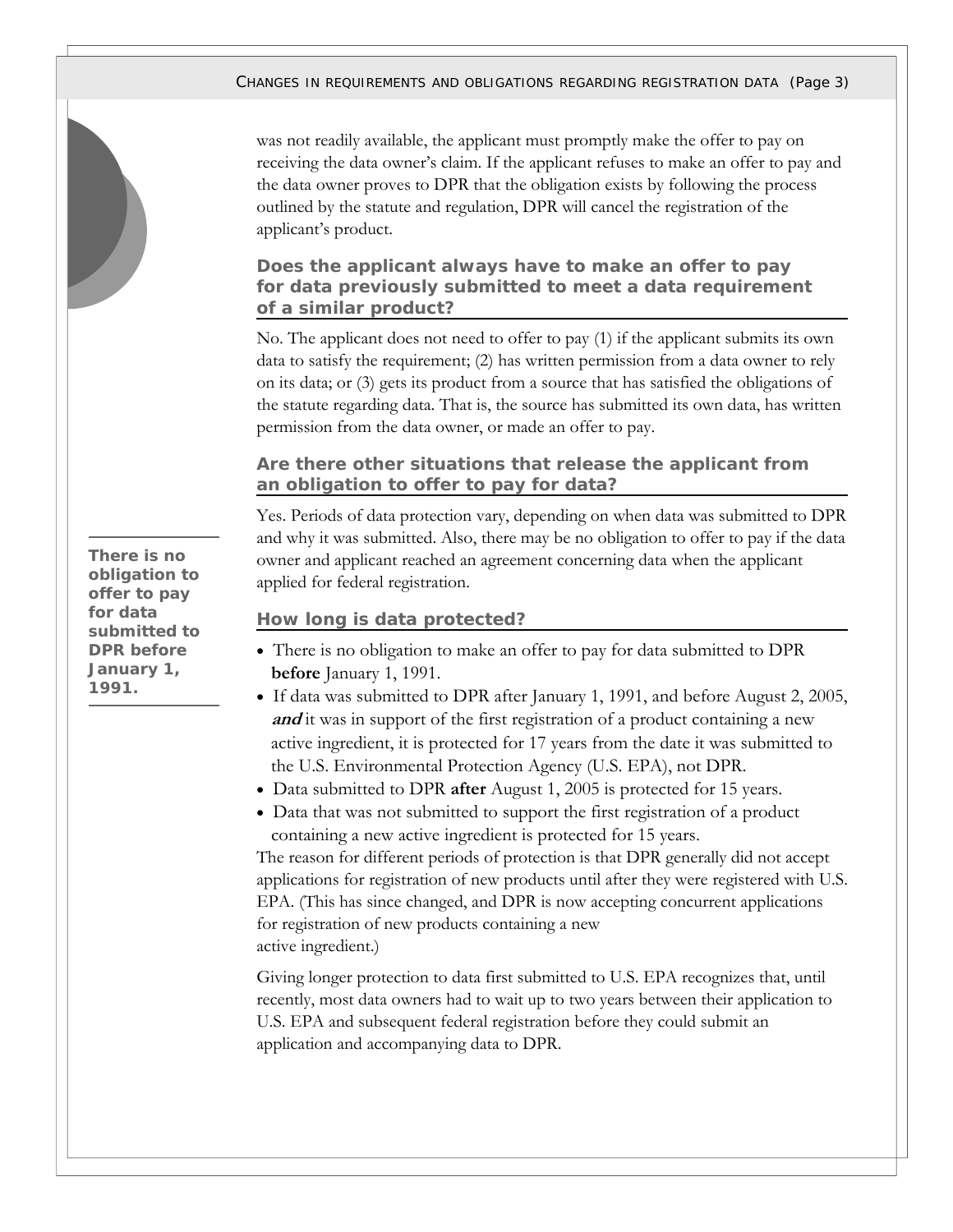## **What if there is more than one data owner with the necessary data on file?**

An offer to pay need be made to only one data owner.

Note: no offer need be made if there is a data owner that submitted the required data before the period of protection.

#### **What if there was an arbitration award or cost-sharing agreement at the federal level?**

Regardless of when data was submitted to U.S. EPA or DPR, there is no obligation to pay if there was an arbitration award or data cost-sharing agreement on that data between the data owner and the applicant or the applicant's source (under the Federal Insecticide, Fungicide, and Rodenticide Act, 7 U.S.C. sec. 136a), and the use of the data in California was not excluded by the award or agreement's terms.

## **What if the data owner and the applicant cannot agree on cost-sharing after the irrevocable offer to pay is made?**

**Time to resolve data cost-sharing will not delay DPR's registration decision.** 

If the applicant and the data owner cannot agree on the amount and terms of costsharing within 90 days of the offer, either party may initiate a proceeding under FIFRA, pursuant to regulations adopted under Title 3, California Code of Regulations, [Article 15 § 6310, 6312, and 6314](https://www.cdpr.ca.gov/docs/legbills/calcode/020115.htm), to resolve disputes concerning costsharing.

## **Will DPR's registration decisions be delayed by the time it takes to resolve data cost-sharing?**

No. However, if either the applicant or the data owner refuses to take part in the proceeding to resolve cost-sharing, there are significant consequences. If the applicant refuses to participate, fails to comply with an agreement concerning costsharing, or to pay the award resulting from the proceeding, DPR must cancel its product. If the data owner refuses to take part in the proceeding or fails to comply with the terms of an agreement, the data owner loses its right to obtain compensation under the statute.

## **Does the law provide guidance on how to determine how costs shall be shared?**

Yes. Under the law and as indicated above, DPR adopted regulations under Title 3, California Code of Regulations, Article 15  $\frac{6310}{6312}$ , and 6314, requiring decision makers to consider that the data owner recovered all or part of its costs of generating data by having an exclusive right to sell the pesticide for some period of time.

#### **Who pays the cost of the proceeding?**

The applicant and the data owner share costs equally.